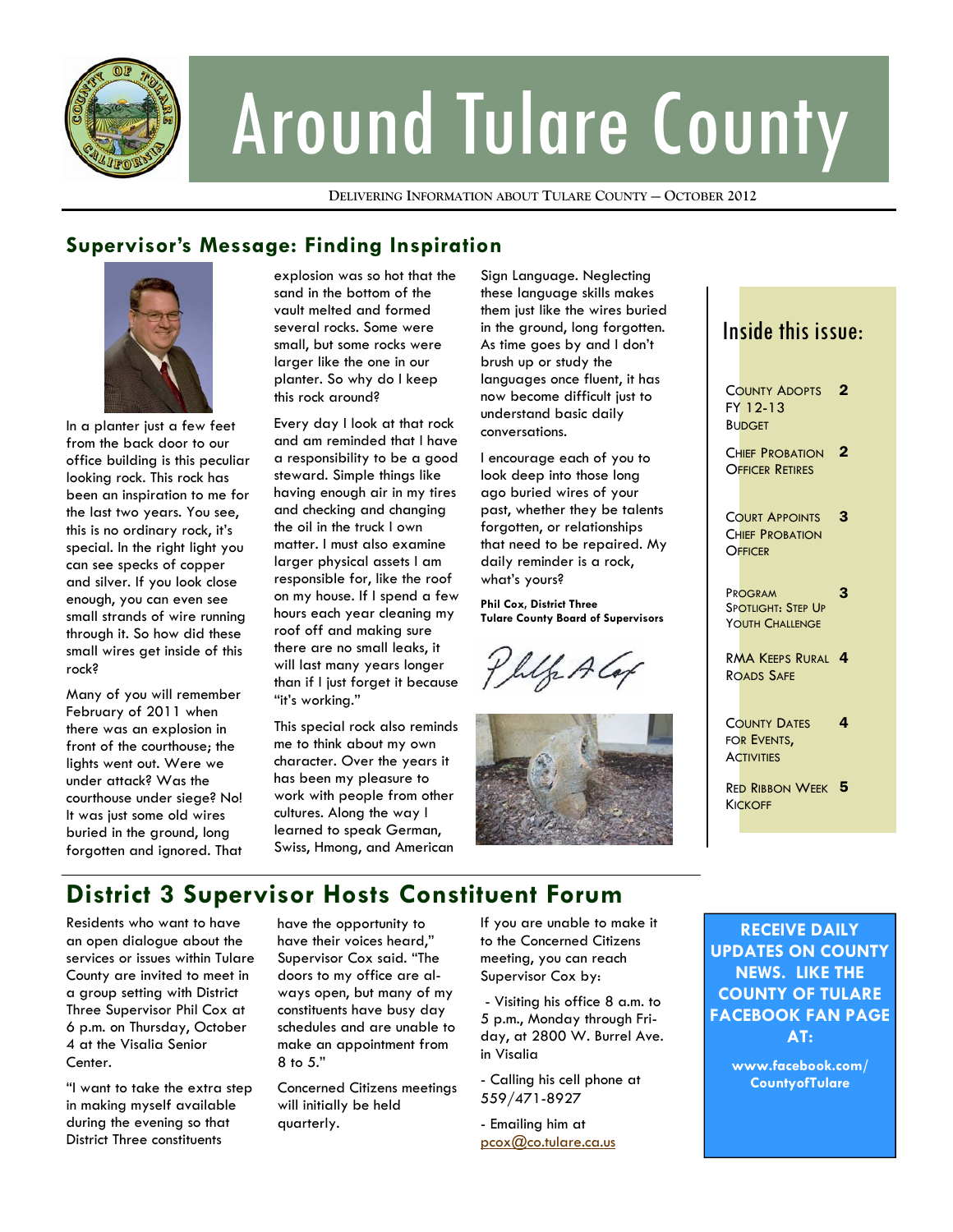# Around Tulare County: www.aroundtularecounty.com

## **Board Approves Recommended Budget for FY 12-13**

"Tulare County survived the **Great** Recession of 2008 without the use of reserves and without permanent reductions to employee salaries and benefits." Allen Ishida, Chairman of the Board of Supervisors

The Tulare County Board of Supervisors on September 18, 2012 unanimously approved a \$962.3 million balanced spending plan recommended by County Administrative Officer Jean Rousseau for Fiscal Year 2012-13.

Board of Supervisors Chairman Allen Ishida said the FY 2012-13 Budget is much different compared to previous budgets adopted after the Great Recession began in 2008. Since the recession, Tulare County took fiscally conservative measures that included reducing department budgets, deferring step and merit pay increases, implementing furloughs, and instituting a hiring freeze.

"Tulare County survived the Great Recession of 2008 without the use of reserves and without permanent reductions to employee salaries and benefits," Chairman Ishida said. "I want to thank all employees who have continued to provide excellent service through these tough times."

County Administrative Officer Jean Rousseau said that, for the first time in years, Tulare County did not face a General Fund budget deficit going into the budget process.

"The Board's consistent conservative spending plans have allowed Tulare County to be in sound fiscal shape," Rousseau said. "I would like to thank our department heads for doing a great job in watching their budgets and adhering to budget targets."

The FY 2012-13 Adopted Budget reflects an \$8.9 million increase in expenditures over last year's adopted budget. Within the budget, general fund expenses rose more than \$38 million. The increase in the general fund can be attributed to additional funds for capital improvement projects, Mental Health Services Act programs, and Public Safety Realignment.

Chairman Ishida said he was pleased with the high level of performance from County

staff during the last year. Highlights from County staff in Fiscal Year 2011-12 included:

- Successfully implemented provisions of the Public Safety Realignment Act.

- Completed new fire stations in Alpaugh and Badger.

- Established a Tulare County Economic Development Office.

- Implemented a Countywide Customer Service Program.

- Made last pension debt payment.

The Board of Supervisors is responsible for reviewing and approving budgets for all County operating funds, internal service and enterprise funds, County Service Areas, and dependent special districts. The State Controller issues guidelines for the organization and presentation of county budgets so that they are standardized among all counties.



Chairman Ishida presented Chief Honadle with a proclamation and County seal.

## **County Chief Probation Officer Retires**

Tulare County Chief Probation Officer Janet Honadle retired on September 21, 2012 after more than 40 years of public service. She was honored during the September 25 Board of Supervisors meeting.

Chief Honadle was appointed to the Tulare County Chief Probation Officer position in 2002. In her position with Tulare County, Chief Honadle was responsible for more than 350 employees assigned to five departmental divisions,

including two juvenile facilities. She has been involved in a myriad of projects and committees with Tulare County and on a statewide basis. She has been a member of the Tulare County Chiefs Association, the Children's Services Network, Juvenile Court Delinquency Prevention Committee, Child Protective Planning Committee, the Blue Ribbon Commission, and the Multi-Agency Gang Intervention Task Force.

Prior to her career in Tulare

County, Chief Honadle spent 34 years with the Orange County Probation Department where she gained extensive experience in Court and field services, in addition to training, administration and program development.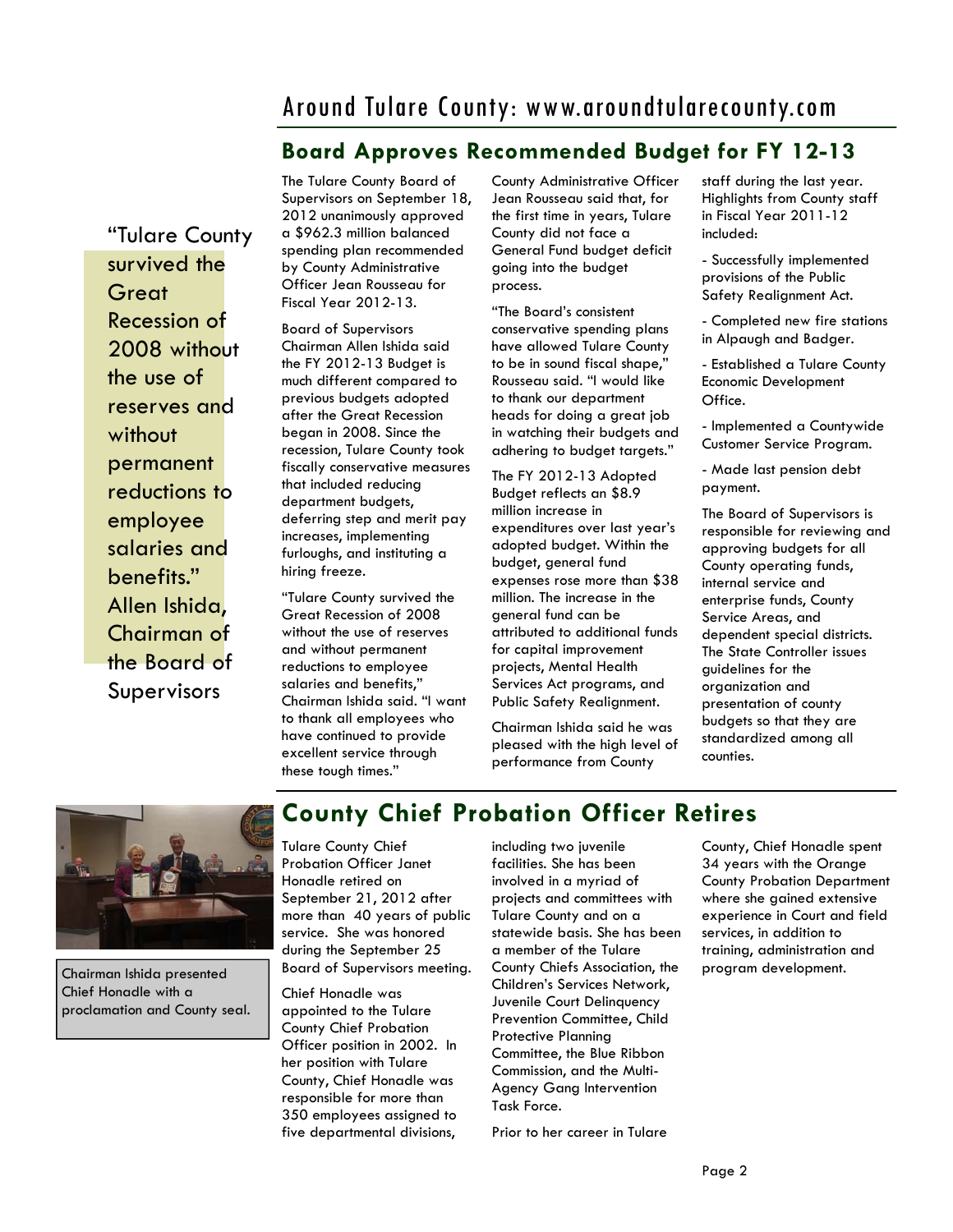## **Christie Myer Appointed Chief Probation Officer**



The Tulare County Superior Court appointed Christie Myer as Tulare County Chief Probation Officer on September 26.

The appointment of Chief Probation Officer is based on recommendations and approval by the Tulare County Juvenile Justice and Delinquency Prevention Commission and Tulare County Superior Court Juvenile Presiding Judge.

Tulare County Superior Court Juvenile Court Presiding Judge Juliet Boccone said Myer was selected based on her many years of experience with Tulare County Probation, her work ethic and the many contributions she has made to the community by serving on

various boards and committees.

Myer has served with the Tulare County Probation Department for more than 35 years. Myer began her employment with Tulare County in March 1977 as a Probation Officer I. Since then, she has held the positions of Probation Officer II, Probation Officer III, Supervising Probation Officer, and Probation Division Manager.

Most recent, Myer has served as the Assistant Chief Probation Officer since October 2006.

"Christie Myer is an excellent choice and has the support of the Board of Supervisors," said Allen Ishida, Chairman of the Board of Supervisors. "In our experience in working with Christie, she is more than competent to manage this large agency."

Myer will be responsible for

more than 370 employees assigned to five departmental divisions, including two juvenile facilities. Probation Department staff supervises more than 5,000 adult felons and juvenile offenders on court-ordered probation/ supervision, post release community supervision or in diversion programs.

Tulare County's Probation Department was established in 1908. The first Chief Probation Officer, S.J. Cross, was appointed in 1909. Myer is the twelfth Chief Probation Officer appointed in Tulare County since the department was established.



**There are many County employees who are doing outstanding things for their community outside of their job.** 

**Do you know a County employee who should be in the spotlight? Let us know at:** 

**newsletter@co.tulare.ca.us**

# **Program Spotlight: Step Up Youth Challenge**

The California State Association of Counties (CSAC) honored Tulare County's 2011 Step Up Youth Challenge program with a Merit Award in the 2012 CSAC Challenge Awards Competition.

"Tulare County is pleased to have received recognition for the Step Up Youth Challenge program," said Allen Ishida, Chairman of the Board of Supervisors. "This award would not have been possible without all of the valuable partnerships that it took to create this program."

The Step Up Youth Challenge was created to provide an opportunity for 16 middle and junior high schools to engage a diverse group of students in a project-based learning challenge throughout the course of the 2011-2012 school year. Based on its success, the program is being offered for a second year in a row and is being expanded to include high schools. Partners included: Community Services Employment & Training; Cutler-Orosi Joint Unified School District; Pro-Youth H.E.A.R.T.; Tulare County Board of Supervisors, Probation, and Sheriff's departments; Tulare County Office of Education; Visalia Police Department; Visalia Unified School District; and

Visalia Youth Services.

The 2012 CSAC awards were announced September 14. The statewide awards program honors innovation in county government. Overall, 18 counties were selected as recipients for 37 awards from 225 entries, which were evaluated by an independent panel of judges.

Tulare County received one of three Merit Awards that were awarded to counties with populations ranging from 200,001 to 700,000 people.

**Want your program to be in the spotlight? Please send suggestions to:** 

#### **Did you know?**

The primary purpose of CSAC is to represent county government before the California Legislature, administrative agencies and the federal government. CSAC places a strong emphasis on educating the public about the value and need for county programs and services.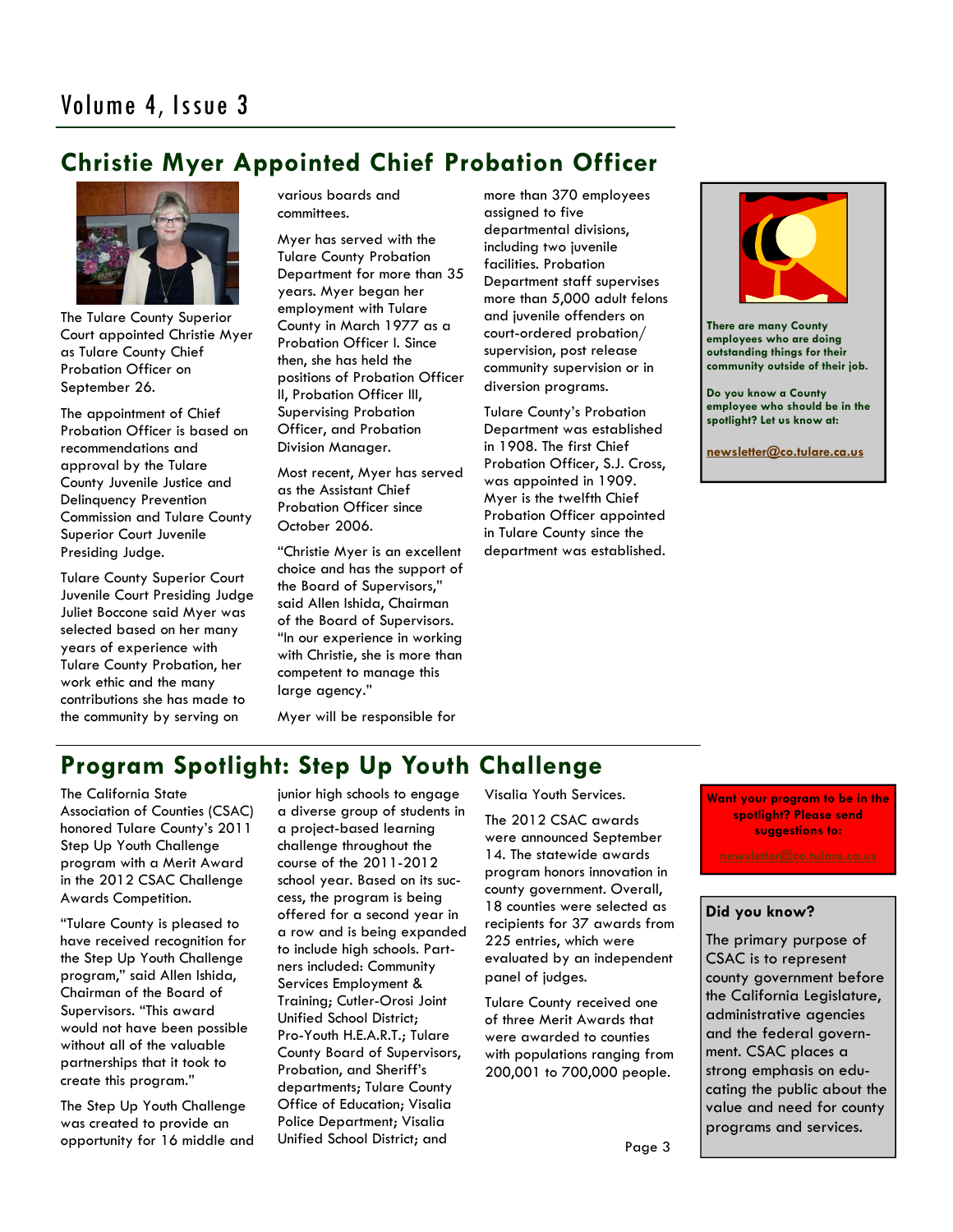#### AROUND TULARE COUNTY - BACK PAGE

### **County RMA Keeps Rural Schools Safe**



RMA staff installs radar vehicle speed feedback signs.



Radar vehicle speed feedback signs we installed east and west of Hope Elementary School.

A number of traffic safety tools were put in place in September to ensure that students and parents at Hope Elementary School are safe when crossing a heavily used unincorporated road.

"Public safety is the Board of Supervisors number one priority," said Mike Ennis, 5th District County Supervisor, who represents the Porterville and surrounding communities. "Installing traffic safety measures is just one way Tulare County strives to meet that goal. We want our children to be as safe as possible at all costs."

County officials say the Hope Elementary School project is just one of four road safety projects that will be implemented near schools in the unincorporated areas in the next few months.

Hope Elementary School, just south of Porterville, is located on Teapot Dome Avenue in between Highway 65 and Orange Belt Drive. All three of these roads are heavily used by motorists, especially large trucks hauling freight.

Hope Elementary School Superintendent Deborah McCaskill said she is pleased that the County is addressing this public safety concern.

"Ensuring the safety of our students, staff, and family members is a top priority for our school district, and one that is by those that we work with at the County level," McCaskill said. "We are very grateful for the hard work that was put into securing this project and certainly for the Measure R funds that will be used to provide a much needed crosswalk and safe access for our entire school community."

Tulare County Resource Management Agency Chief Engineer Bruce Webber said staff installed:

- Two school zone speed limit sians with radar vehicle speed feedback just east and west of the school.

- Two school crosswalk signs with rectangular rapid flashing beacons.

- A freshly painted enhanced crosswalk.

More than \$21,000 in Measure R Pedestrian and Bike Funds are being used to pay for this project. Measure R is a half-cent sales tax passed by voters in 2006. An additional \$22,000 of those same Measure R funds will be used to fund similar projects near Palo Verde Elementary School in Tulare and Kings River Elementary School in Kingsburg. John J. Doyle School in east Porterville will also receive traffic safety improvements through Safe Routes to School funding.

#### **A ROUND T ULARE C OUNTY**

Around Tulare County is published once a month as a service to the public. Unless otherwise noted, articles are written by County staff. For additional information, contact Jed Chernabaeff.

> Around Tulare County 2800 W. Burrel Ave. Visalia, CA 93291 **Phone:** 559/636-5000 **Fax:** 559/733-6898

**E-Mail/Subscribe:**  newsletter@co.tulare.ca.us

**Internet: www.aroundtularecounty.com** 

#### **O CTOBER C OUNTY ACTIVITIES , DEADLINES , EVENTS , MEETINGS**

#### **Meeting: (Date/Time)** More Information:

Board of Supervisors' Meeting: Oct. 2, 9, 16, 23, 9 a.m. Tulare County Water Commission: Oct. 3 p.m. Tulare County Planning Commission: Oct. 10, 24. 9 a.m. Tulare County Association of Governments: Oct. 15. 1 p.m. L.A.F.C.O. Meeting: Oct. 24. 2 p.m.



**Places to Go Play:** Visalia is the oldest city between Stockton and Los Angeles. This vibrant town of more than 120,000 is the county seat, and offers dozens of fine dining and cultural arts experiences. The historic Fox Theatre routinely showcases concert artists, performances by the Tulare County Symphony and live theatre. Learn more about Visalia, Fox Theatre and other places in Tulare County to "Go Play" at www.tularecountyemap.com.